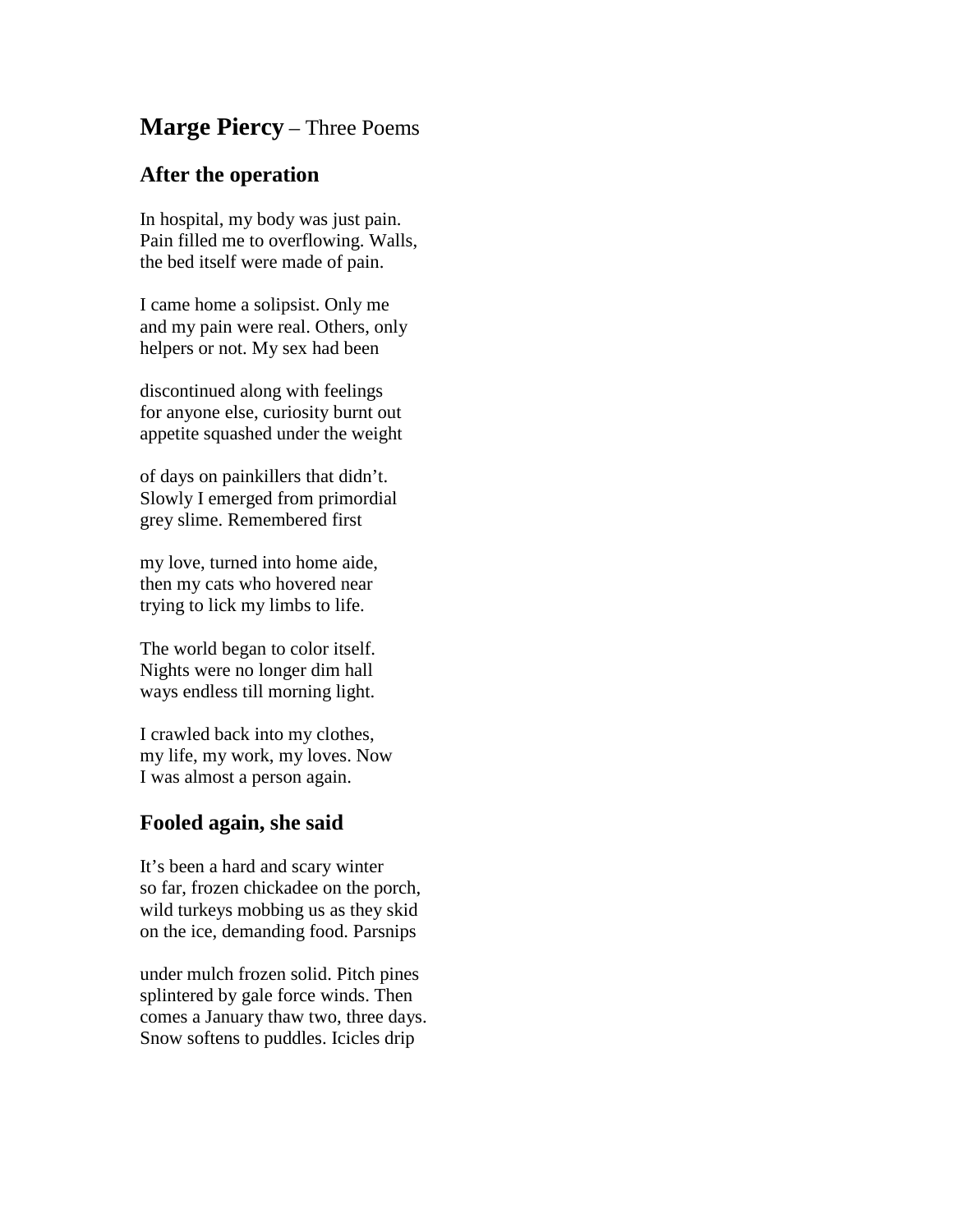to vanishment. We can see bare ground again. The air feels gentle as a warm bath. We're let out like kids at recess to walk our own land again, assessing.

It's false spring. Like in a bad marriage or a dangerous affair, the partner is kind suddenly, maybe brings flowers or a necklace, belts out arias of love.

You think that's how it's going to be again, like it was at the beginning. Tomorrow a blizzard. Tomorrow his fist'll be just as quick and hard.

## **O frabjous joy, the turkeys**

Wind has torn at the pines, ripping off branches. Ice seals the ground. Can't dig parsnips. But the wild turkeys have come back.

My mother-in-law is driving me to madness, my agent wants changes I can't fathom in my new novel. But the wild turkeys have come back.

Some people are afraid of them. Some people find them aggresive, noisy. Some don't think birds should be so big. But the wild turkeys have come back.

You can see ancestral dinosaur in them. Dramas abound. Some call hens the gobbler's harem. But females choose their winter mate; if another

stronger, handsomer comes strutting they abandon one gobbler for another. Single file up the drive and steps: the wild turkeys have come back.

They left us for several years. Construction drove them off and away. We'd see them by a country road but they were gone from our land.